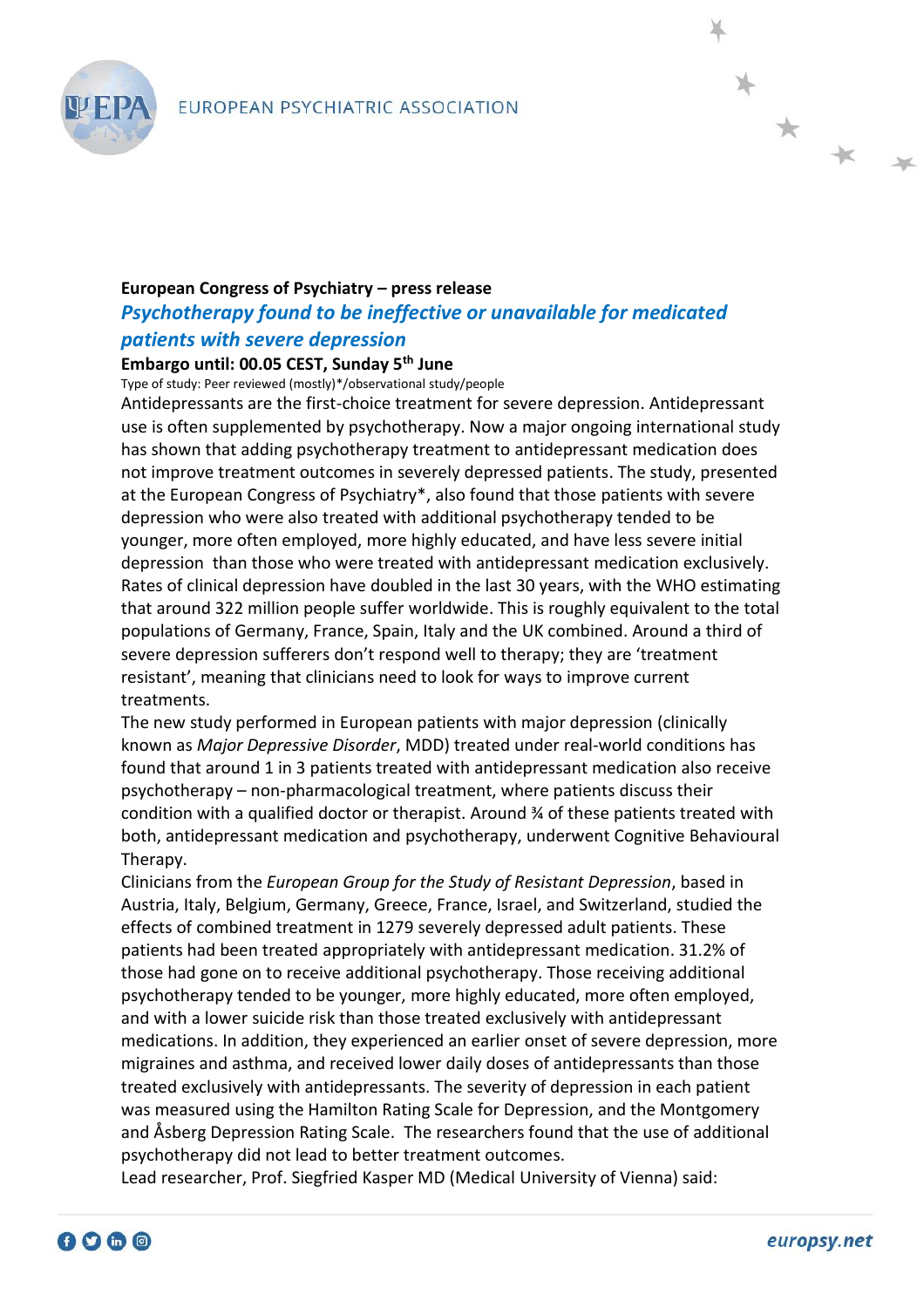

"*There are two main points that comes out of our work. Firstly, if you have been treated with antidepressants, additional psychotherapy does not seem to give you better treatment outcomes, even though it may improve your subjective well-being. The second point is that those patients suffering from severe depression and receiving additional psychotherapy had more favourable socio-demographic and clinical characteristics than those who didn't receive additional psychotherapy. Our data shows that additional psychotherapy tends to be given to more highlyeducated and healthier patients, which may reflect the greater availability of psychotherapy to more socially and economically advantaged patients"*. Presenting the work at the European Congress of Psychiatry (EPA virtual congress),

researcher Dr Lucie Bartova (Medical University of Vienna) said: *"Taking these results, and existing clinical guidelines, into account, we would recommend that clinicians and patients follow the recommended treatment paths to ensure the best care for them. If people have any doubts about treatment they should* 

*see their psychiatrist to agree how to move forward".*

In follow-up work, 292 depressed patients receiving Cognitive Behavioural Therapy, which is the recommended psychotherapeutic strategy in severe depression, were compared to 107 patients treated with other psychotherapeutic techniques such as psychoanalytic psychotherapy or systemic psychotherapy. The researchers found that there was no difference in treatment outcome.

Commenting, Dr Livia De Picker (University of Antwerp) said:

"*Despite clinical guidelines and studies which advocate for psychotherapy and combining psychotherapy with antidepressants, this study shows that in real life no added value can be demonstrated for psychotherapy in those already treated with antidepressants for severe depression. This doesn't necessarily mean that psychotherapy is not useful, but it is a clear sign that the way we are currently managing these depressed patients with psychotherapy is not effective and needs critical evaluation."*

This is an independent comment; Dr De Picker was not involved in this work. **Notes**

\*Some of this work is presented at the congress for the first time, but the majority of this work has been published in the peer-reviewed *Journal of Psychiatric Research* ("*Combining psychopharmacotherapy and psychotherapy is not associated with better treatment outcome in major depressive disorder - evidence from the European Group for the Study of Resistant Depression*", Bartova et al. Se[e https://tinyurl.com/y5td8yjj\)](https://tinyurl.com/y5td8yjj).

The authors note that the study was designed to look at treatment-resistant depression, so these results are secondary outcomes. They have taken steps to allow for this. **ENDS**

## **Notes for Editors**

The 30<sup>th</sup> European Congress of Psychiatry is organised by the European Psychiatric Association, the largest association of psychiatrists in Europe. It will take place virtually from 4-7 June. For more information see:<https://epa-congress.org/> **Conference Abstract**



\* \* \*